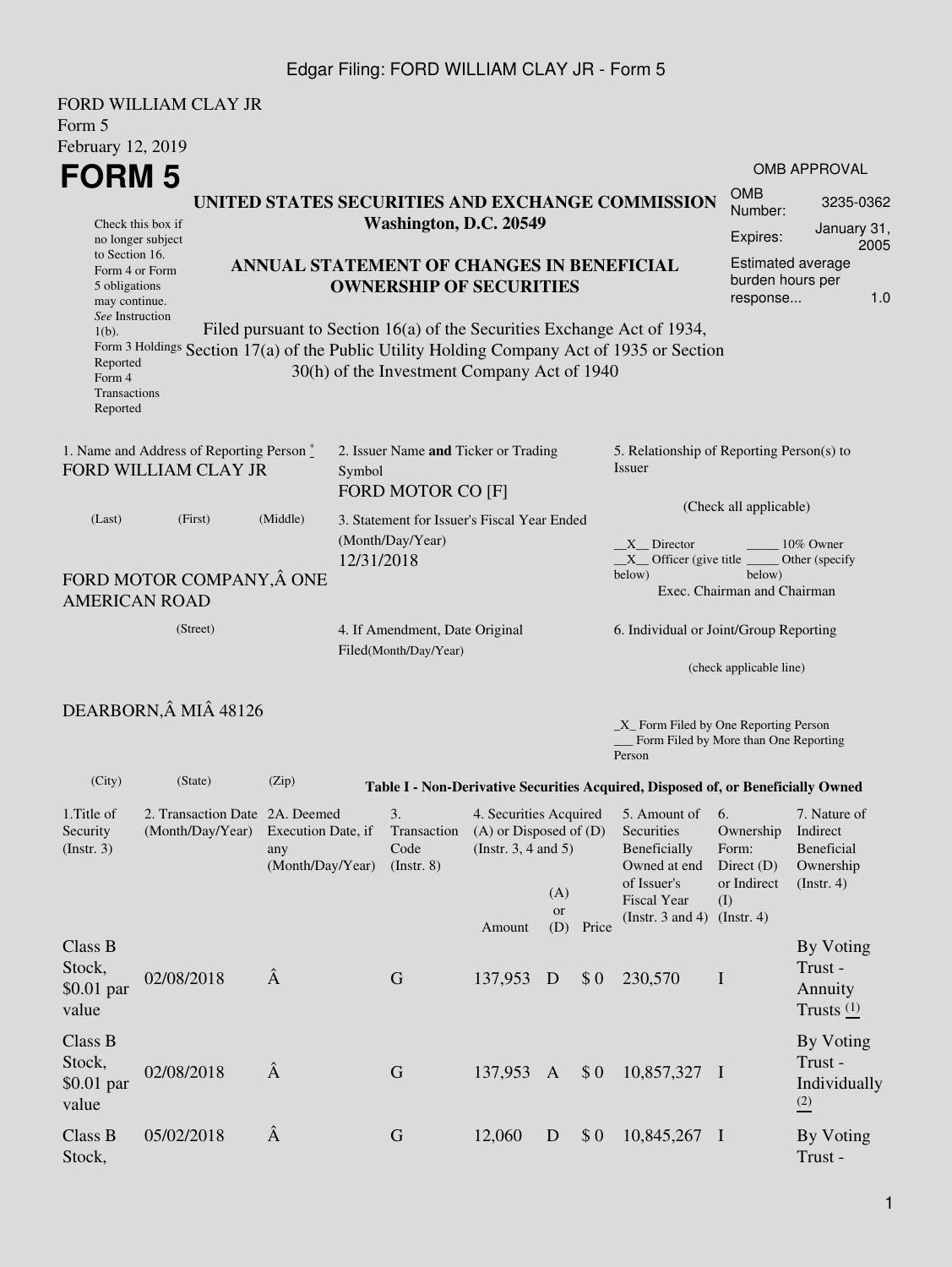| \$0.01 par<br>value                       |            |   |             |        |              |     |                                             |              | Individually<br>$\frac{(2)}{2}$                             |
|-------------------------------------------|------------|---|-------------|--------|--------------|-----|---------------------------------------------|--------------|-------------------------------------------------------------|
| Class B<br>Stock,<br>\$0.01 par<br>value  | 06/06/2018 | Â | ${\bf G}$   | 1,259  | $\mathbf{A}$ | \$0 | 10,846,526 I                                |              | By Voting<br>Trust-<br>Individually<br>$\frac{(2)}{2}$      |
| Class B<br>Stock,<br>\$0.01 par<br>value  | 12/30/2018 | Â | ${\bf G}$   | 3,851  | ${\bf D}$    | \$0 | 10,842,675 I                                |              | By Voting<br>Trust-<br>Individually<br>$\frac{(2)}{2}$      |
| Class B<br>Stock,<br>\$0.01 par<br>value  | 05/02/2018 | Â | $\mathbf G$ | 10,720 | $\mathbf{A}$ | \$0 | 161,697                                     | $\mathbf I$  | By Voting<br>Trust-<br>Children $(3)$                       |
| Class B<br>Stock,<br>\$0.01 par<br>value  | 06/06/2018 | Â | $\mathbf G$ | 5,036  | $\mathbf{A}$ | \$0 | 166,733                                     | $\mathbf I$  | By Voting<br>Trust-<br>Children $(3)$                       |
| Class B<br>Stock,<br>$$0.01$ par<br>value | 05/02/2018 | Â | G           | 1,340  | $\mathbf{A}$ | \$0 | 93,812                                      | $\mathbf I$  | By Voting<br>Trust-<br>Spouse $\frac{(4)}{2}$               |
| Class B<br>Stock,<br>\$0.01 par<br>value  | Â          | Â | Â           | Â      | Â            | Â   | 247,855                                     | $\bf I$      | By Voting<br>Trust-<br>Spouse as<br>Trustee $\frac{(5)}{2}$ |
| Class B<br>Stock,<br>\$0.01 par<br>value  | Â          | Â | Â           | Â      | Â            | Â   | 1,972,356                                   | $\mathbf{I}$ | By Voting<br>Trust - As<br>Trustee $\frac{(6)}{2}$          |
| Common<br>Stock,<br>\$0.01 par<br>value   | Â          | Â | Â           | Â      |              |     | $\hat{A}$ $\hat{A}$ 137,291<br>$\mathbf{I}$ |              | <b>By</b><br>Company<br>Plan                                |
| Common<br>Stock,<br>\$0.01 par<br>value   | Â          | Â | Â           | Â      | Â            |     | $\overline{1}$                              | D            | Â                                                           |

Reminder: Report on a separate line for each class of securities beneficially owned directly or indirectly.

**Persons who respond to the collection of information contained in this form are not required to respond unless the form displays a currently valid OMB control number.** SEC 2270 (9-02)

**Table II - Derivative Securities Acquired, Disposed of, or Beneficially Owned (***e.g.***, puts, calls, warrants, options, convertible securities)**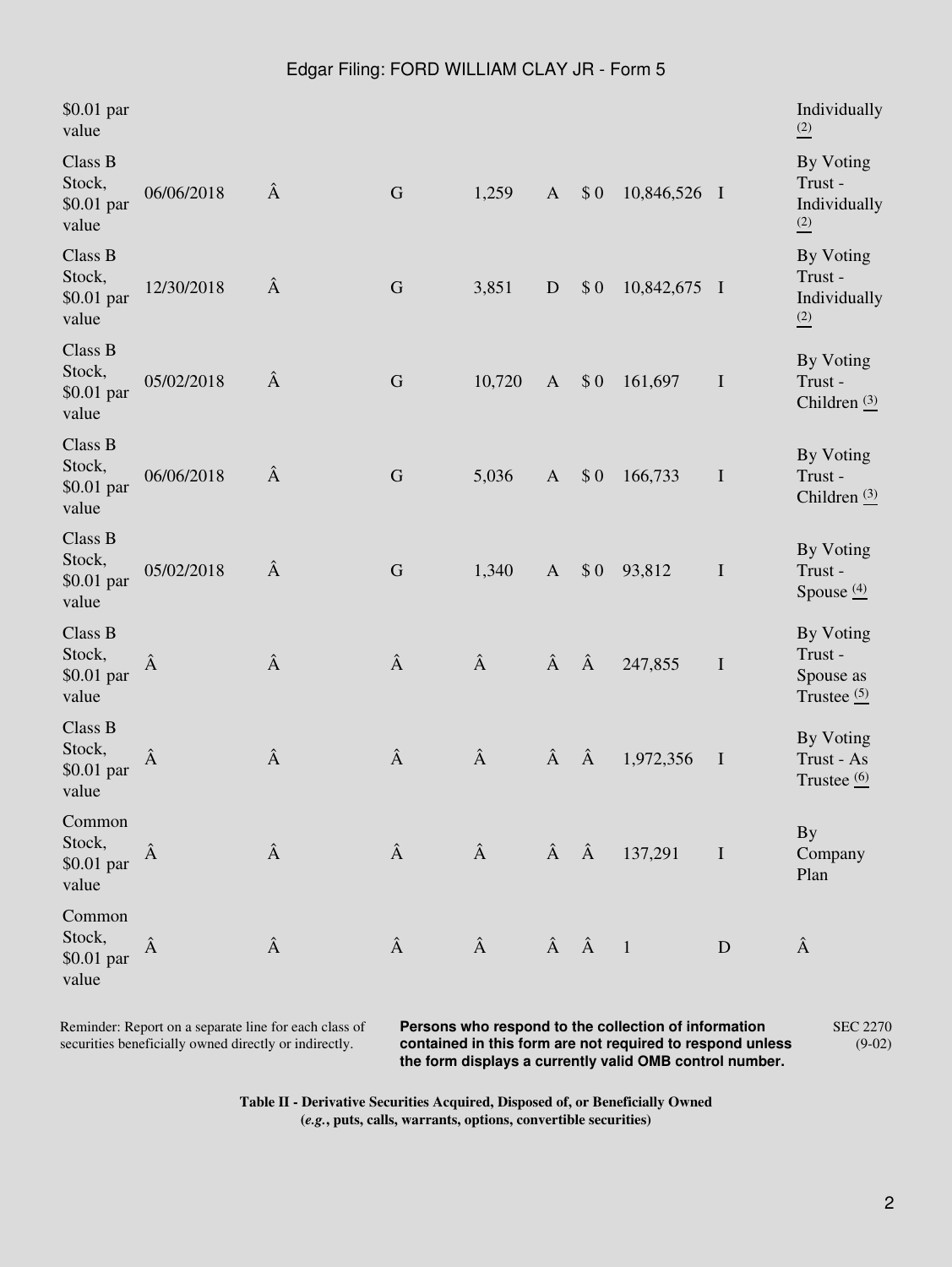| 1. Title of<br>Derivative<br>Security<br>(Insert. 3)    | 2.<br>Conversion<br>or Exercise<br>Price of<br>Derivative<br>Security | 3. Transaction Date 3A. Deemed<br>(Month/Day/Year) | Execution Date, if<br>any<br>(Month/Day/Year) | 4.<br>Transaction<br>Code<br>$($ Instr. 8 $)$ | 5.<br>Number<br>of<br>Acquired<br>$(A)$ or<br>Disposed<br>of(D)<br>$($ Instr. 3,<br>4, and 5) | Derivative<br>Securities | 6. Date Exercisable and<br><b>Expiration Date</b><br>(Month/Day/Year) |                  | 7. Title and Amount of<br><b>Underlying Securities</b><br>(Instr. $3$ and $4$ ) |                                          |
|---------------------------------------------------------|-----------------------------------------------------------------------|----------------------------------------------------|-----------------------------------------------|-----------------------------------------------|-----------------------------------------------------------------------------------------------|--------------------------|-----------------------------------------------------------------------|------------------|---------------------------------------------------------------------------------|------------------------------------------|
|                                                         |                                                                       |                                                    |                                               |                                               | (A)                                                                                           | (D)                      | Date<br>Exercisable Date                                              | Expiration       | Title                                                                           | Amount or<br>Number of<br><b>Shares</b>  |
| <b>BEP</b> Ford<br><b>Stock</b><br>Fund<br>Units        | Â                                                                     | $\hat{\text{A}}$                                   | Â                                             | Â                                             | Â                                                                                             |                          | $\hat{A}$ $\hat{A}$ $\stackrel{(7)}{=}$                               | $\hat{A}$ $(7)$  | Common<br>Stock,<br>\$0.01 par<br>value                                         | 139,953<br>$\frac{(7)}{2}$               |
| Employee<br><b>Stock</b><br>Option<br>(Right to<br>Buy) | \$12.46                                                               | Â                                                  | Â                                             | Â                                             | Â                                                                                             |                          | $\hat{A}$ $\hat{A}$ $\underline{^{(8)}}$                              | 03/04/2022       | Common<br>Stock,<br>\$0.01 par<br>value                                         | 595,238<br>$\underline{\overset{(8)}{}}$ |
| Employee<br><b>Stock</b><br>Option<br>(Right to<br>Buy) | \$12.98                                                               | Â                                                  | Â                                             | Â                                             | Â                                                                                             |                          | $\hat{A}$ $\hat{A}$ $\stackrel{(9)}{=}$                               | 08/04/2020       | Common<br>Stock,<br>$$0.01$ par<br>value                                        | 1,320,754<br>$\frac{(9)}{6}$             |
| Employee<br><b>Stock</b><br>Option<br>(Right to<br>Buy) | \$12.69                                                               | Â                                                  | $\hat{\textbf{A}}$                            | Â                                             | Â                                                                                             |                          | $\hat{A}$ $\hat{A}$ $\underline{^{(10)}}$                             | 03/02/2020       | Common<br>Stock,<br>$$0.01$ par<br>value                                        | 485,436<br>(10)                          |
| Employee<br>Stock<br>Option<br>(Right to<br>Buy)        | \$14.76                                                               | $\hat{A}$                                          | Â                                             | Â                                             |                                                                                               |                          | $\hat{A}$ $\hat{A}$ $\hat{A}$ $\underline{\hspace{1cm}}$ $(11)$       | 03/02/2021       | Common<br>Stock,<br>\$0.01 par<br>value                                         | 412,735<br>(11)                          |
| Employee<br>Stock<br>Option<br>(Right to<br>Buy)        | \$15.37                                                               | Â                                                  | Â                                             | Â                                             |                                                                                               |                          | $\hat{A}$ $\hat{A}$ $\hat{A}$ $(12)$                                  | 03/03/2024       | Common<br>Stock,<br>\$0.01 par<br>value                                         | 286,415<br>(12)                          |
| Employee<br>Stock<br>Option<br>(Right to<br>Buy)        | \$12.75                                                               | Â                                                  | Â                                             | Â                                             |                                                                                               |                          | $\hat{A}$ $\hat{A}$ $\hat{A}$ $\underline{^{(13)}}$                   | 03/03/2023       | Common<br>Stock,<br>\$0.01 par<br>value                                         | 347,912<br>(13)                          |
|                                                         | Â                                                                     | $\hat{\text{A}}$                                   | Â                                             | Â                                             |                                                                                               |                          | $\hat{A}$ $\hat{A}$ $\hat{A}$ $\frac{(14)}{2}$                        | $\hat{A}$ $(14)$ |                                                                                 | 3,484(14)                                |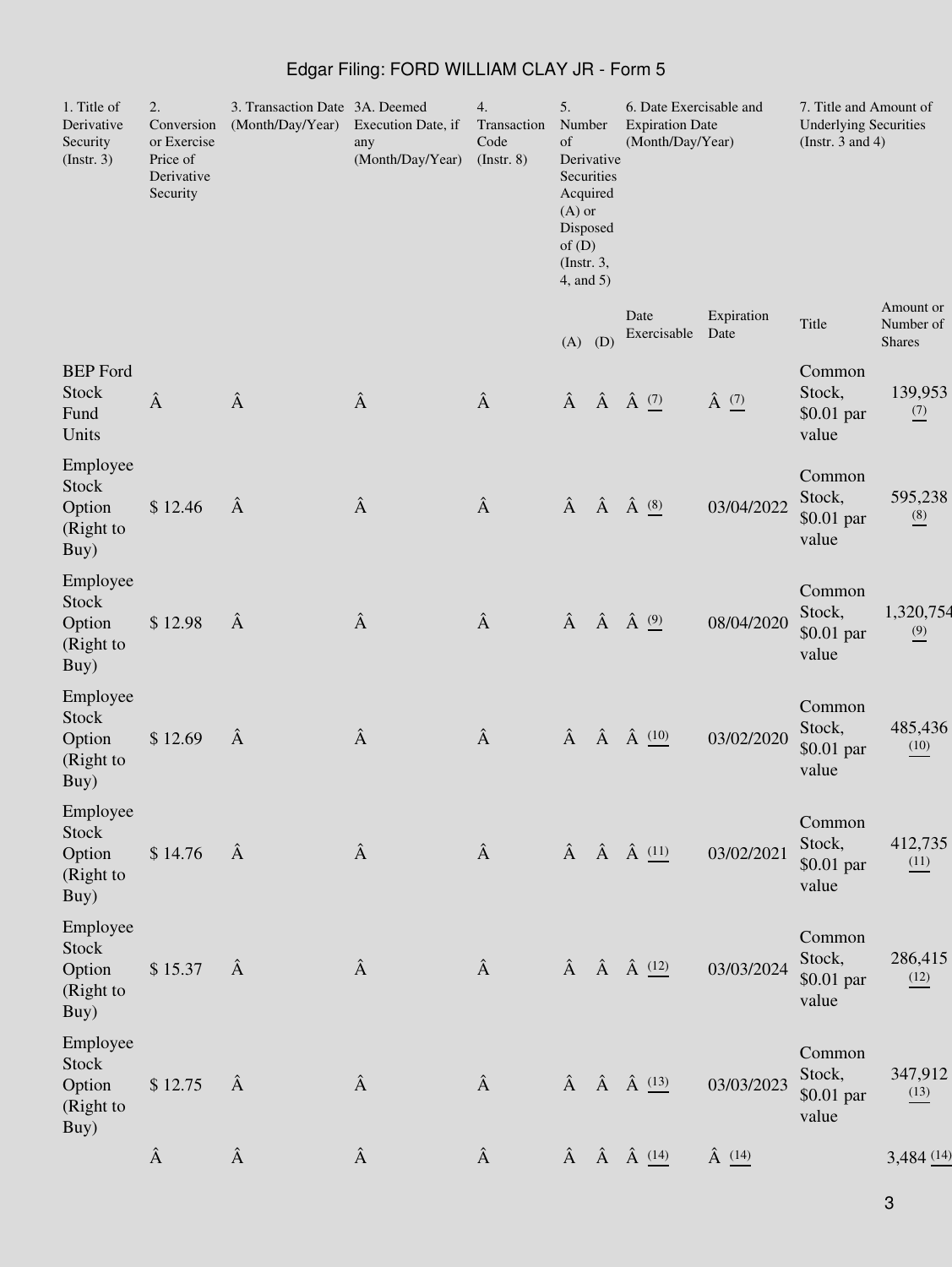| Ford<br>Stock<br>Units |   |   |   |   |  |                                                     |                | Common<br>Stock,<br>\$0.01 par<br>value |                               |  |
|------------------------|---|---|---|---|--|-----------------------------------------------------|----------------|-----------------------------------------|-------------------------------|--|
| Ford<br>Stock<br>Units | Â | Â | Â | Â |  | $\hat{A}$ $\hat{A}$ $\hat{A}$ $\frac{(15)}{2}$      | $\hat{A}$ (15) | Common<br>Stock,<br>\$0.01 par<br>value | 53,361 (15                    |  |
| Ford<br>Stock<br>Units | Â | Â | Â | Â |  | $\hat{A}$ $\hat{A}$ $\hat{A}$ $\underline{^{(16)}}$ | $\hat{A}$ (16) | Common<br>Stock,<br>\$0.01 par<br>value | 136,276<br>$\underline{(16)}$ |  |
| Ford<br>Stock<br>Units | Â | Â | Â | Â |  | $\hat{A}$ $\hat{A}$ $\hat{A}$ $\frac{(17)}{2}$      | $\hat{A}$ (17) | Common<br>Stock,<br>\$0.01 par<br>value | 396,153<br>$\frac{(17)}{2}$   |  |

# **Reporting Owners**

| <b>Reporting Owner Name / Address</b>                                                                      | <b>Relationships</b> |                            |                                                 |       |  |  |  |  |  |  |
|------------------------------------------------------------------------------------------------------------|----------------------|----------------------------|-------------------------------------------------|-------|--|--|--|--|--|--|
|                                                                                                            |                      | Director 10% Owner Officer |                                                 | Other |  |  |  |  |  |  |
| <b>FORD WILLIAM CLAY JR</b><br><b>FORD MOTOR COMPANY</b><br><b>ONE AMERICAN ROAD</b><br>DEARBORN, MI 48126 | $\hat{A}$ X          | $\hat{A}$                  | $\hat{A}$ Exec. Chairman and Chairman $\hat{A}$ |       |  |  |  |  |  |  |
| <b>Signatures</b>                                                                                          |                      |                            |                                                 |       |  |  |  |  |  |  |
| Jerome F. Zaremba,<br>Attorney-in-Fact                                                                     |                      | 02/12/2019                 |                                                 |       |  |  |  |  |  |  |

\*\*Signature of Reporting Person Date

## **Explanation of Responses:**

- If the form is filed by more than one reporting person, see Instruction  $4(b)(v)$ .
- **\*\*** Intentional misstatements or omissions of facts constitute Federal Criminal Violations. *See* 18 U.S.C. 1001 and 15 U.S.C. 78ff(a).
- **(1)** I am one of four trustees of the voting trust. As shown, it holds 230,570 shares of Class B stock for the benefit of grantor retained annuity trusts of which I am the trustee. I disclaim beneficial ownership of any other shares of Class B stock in said voting trust, unless otherwise provided herein.
- **(2)** I am one of four trustees of the voting trust. As shown, it holds 10,842,675 shares of Class B stock for my benefit. I disclaim beneficial ownership of any other shares of Class B stock in said voting trust, unless otherwise provided herein.
- (3) I am one of four trustees of the voting trust. As shown, it holds 166,733 shares of Class B stock for the benefit of my children. I disclaim have fixed any children of the scheme beneficial ownership of these shares.
- **(4)** I am one of four trustees of the voting trust. As shown, it holds 93,812 shares of Class B stock for the benefit of my spouse.
- **(5)** I am one of four trustees of the voting trust. As shown, it holds 247,855 shares of Class B stock for the benefit of trusts, of which my spouse is a trustee, that benefit my family. I disclaim beneficial ownership of these shares.
- **(6)** I am one of four trustees of the voting trust. As shown, it holds 1,972,356 shares of Class B stock for the benefit of trusts, of which I am a trustee, that benefit my family.